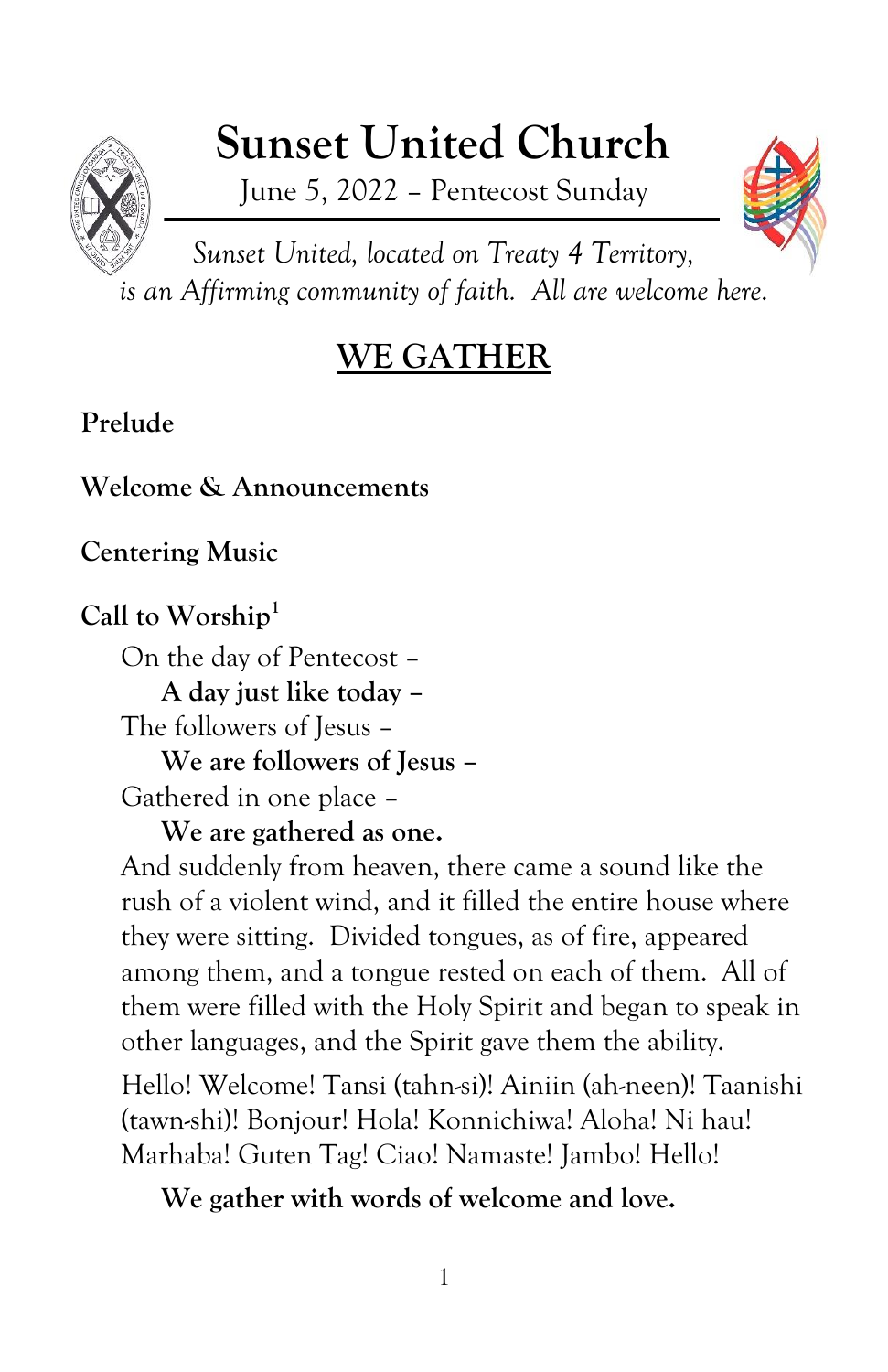**Lighting the Christ Candle**

**Passing the Peace**

Hymn MV#23 Come, O Holy Spirit<sup>2</sup> **Come, O Holy Spirit, set the Church on fire; strike it as the lightning hits a posing spire. Burn away the structures and consume the sham of our holy systems: Come, in Jesus' name!**

*Refrain* **Come, come, come, in Jesus' name! Take our hearts by storm. All the world lies open: Pentecost is now! I said a-come, come, come in Jesus' name! Take our hearts by storm. All the world lies open: Pentecost is now!**

**Blow away the cobwebs of our stubborn past. Come, send flying from us myths unfit to last. Wind of change, refresh us and disturb our calm; teach us what true love is, take our hearts by storm.**

*Refrain*

**Free us from the babble of our Babel mind; spark in us a language all can understand. Lighten then our darkness, come and show us how all the world lies open: Pentecost is now!**

*Refrain*

**Prayer of Confession** *--Silent Prayer--*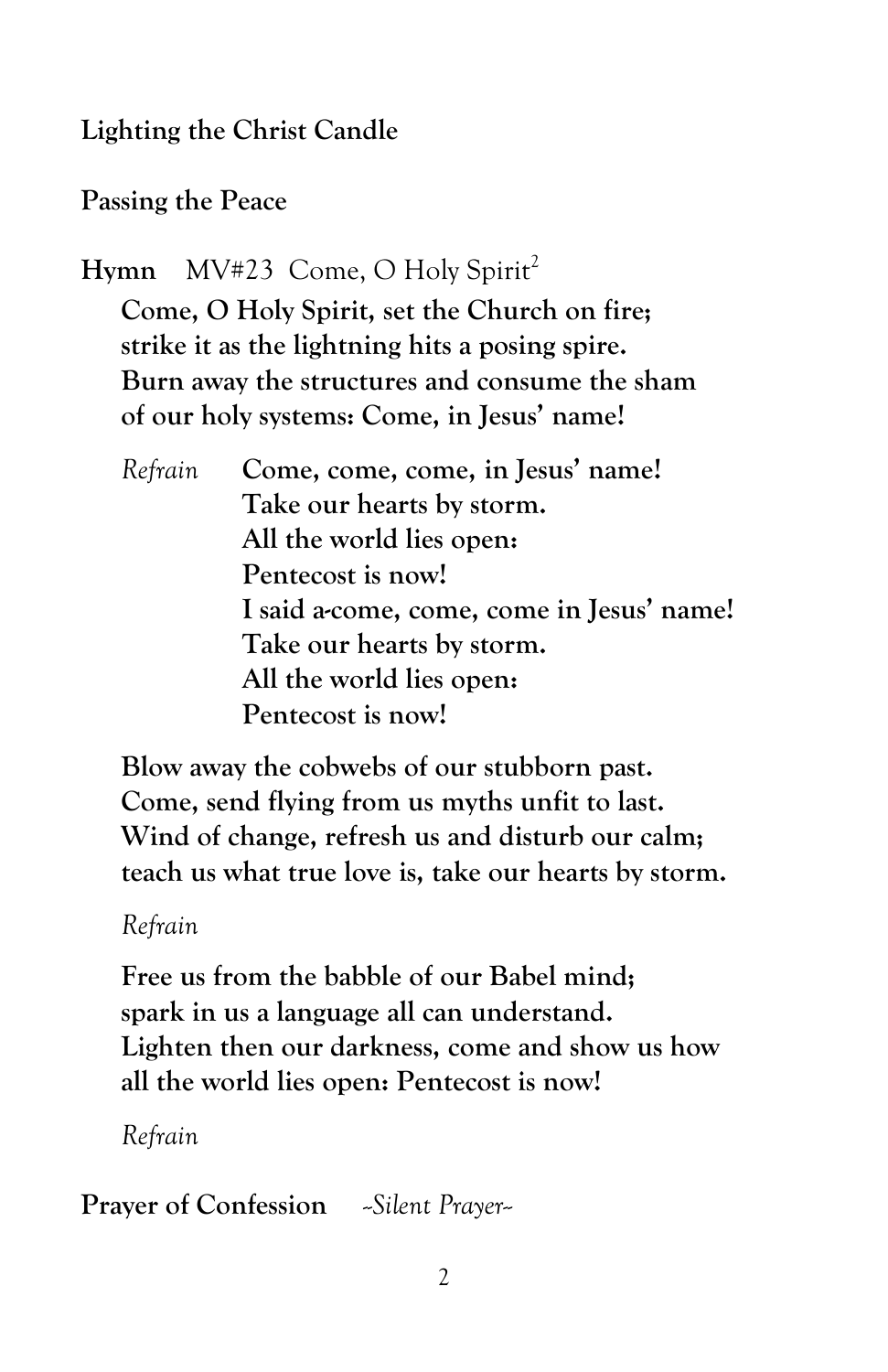**Words of Assurance**

**Sung Response** MV#104 Know That God Is Good<sup>3</sup> **Know that God is good, Know that God is good Know that God is good, God is good, God is good!**

**Mungu ni mwema (moon-ngoo nee mway-mah) Mungu ni mwema Mungu ni mwema, ni mwema, ni mwema!**

**Know that God is good, Know that God is good, Know that God is good, God is good, God is good!**

**Sharing the Story**

Hymn MV#156 Dance with the Spirit<sup>4</sup> **Dance with the Spirit early in the mornin', Walk with the Spirit throughout the long day. Work and hope for the new life a-bornin', listen to the Spirit to show you the way.**

#### **WE LISTEN**

**Scripture** Dramatic Reading based on Acts 2:1-21

**Special Music**

**Reflection**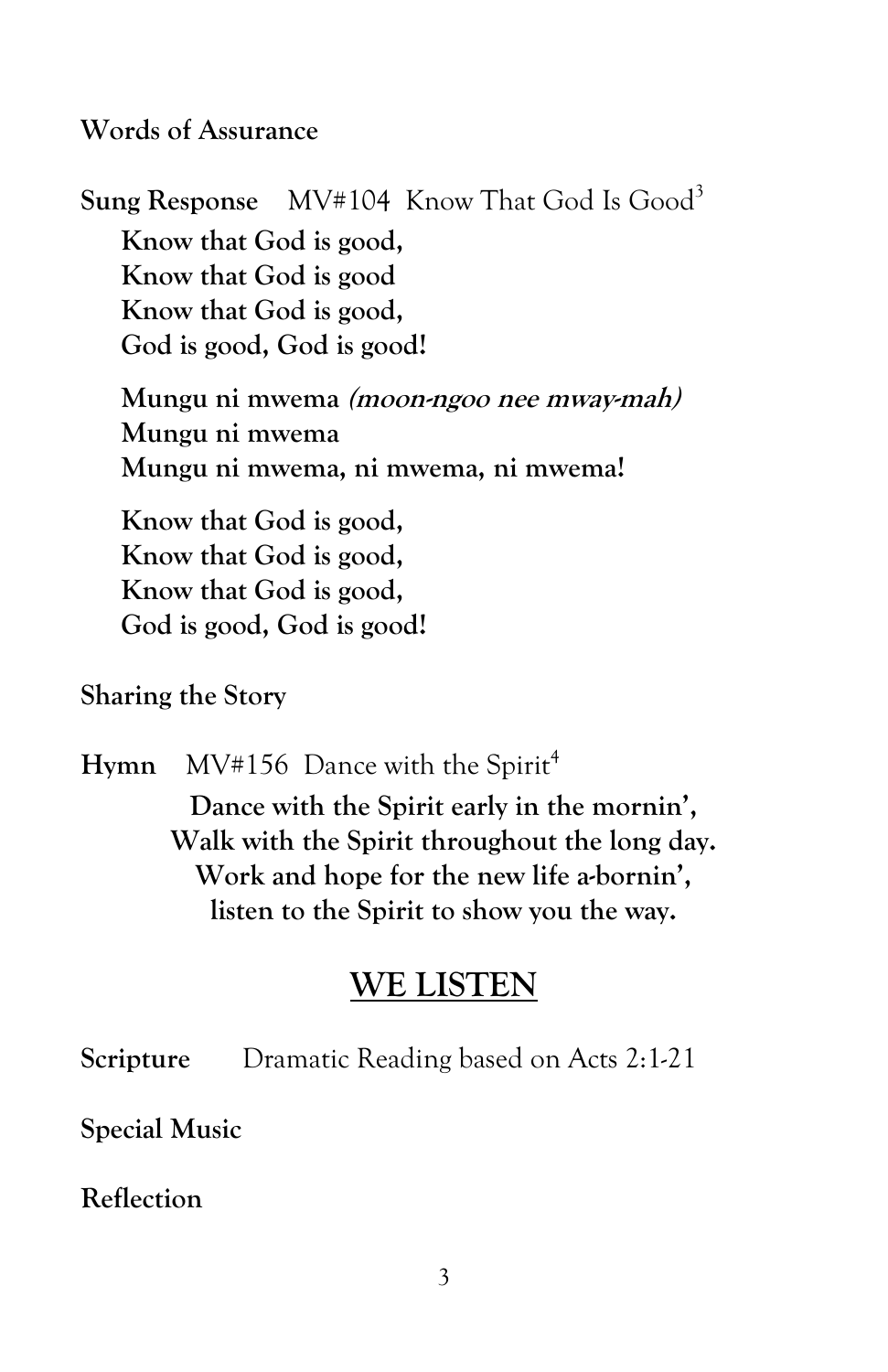Hymn MV#150 Spirit God, Be Our Breath<sup>5</sup>

**Spirit God: be our breath, be our song. Blow through us, bringing strength to move on. Our world seems inward, defensive, withdrawn… Spirit God, be our song.**

**Patient God: soothe our pride, calm our fear. Comfort us. When we know you are near we grow more certain, our vision is clear. Patient God, calm our fear.**

**Loving God: be our voice, be our prayer. Reaching out, joining hands as we share, we seek your guidance through friendship and care. Loving God, be our prayer.**

**Spirit God: be our breath, be our song. Blow through us, bringing strength to move on. Through change, through challenge, we'll greet the new dawn… Spirit God, be our song.**

#### **Dedication of the Offering**<sup>6</sup>

May the Spirit inspire your giving. May the Spirit give life to your gifts. **In the Spirit, we have come together in joyful worship. In the Spirit, we give thanks continually. In the Spirit, we encourage each other. In the Spirit, we care compassionately In the Spirit, we energize our neighbourhood. In the Spirit, we support mission work.** When people ask you "why do you care so enthusiastically?" you will tell them, **"We pray, share and work in the Spirit." Amen.**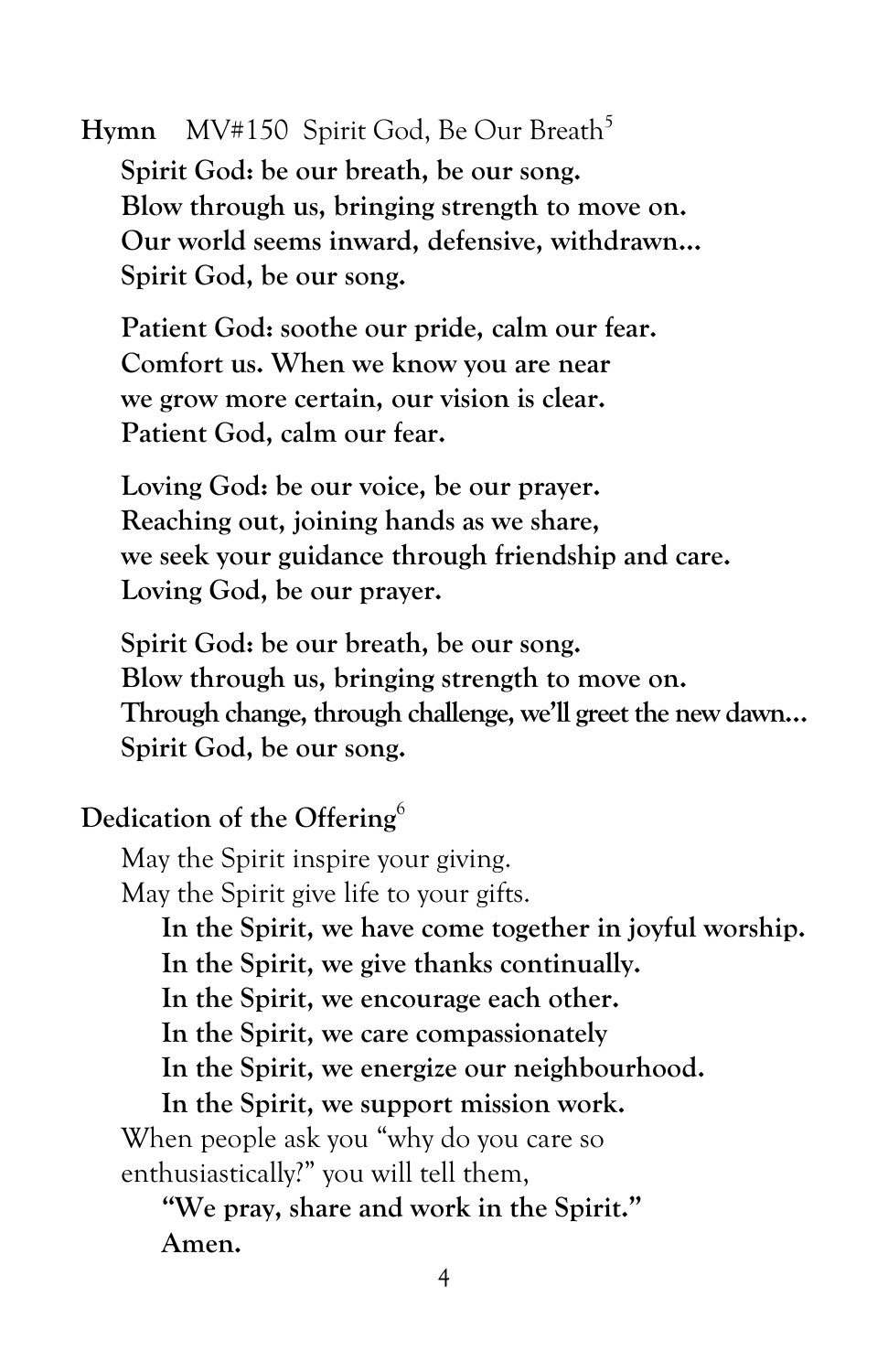**Prayers of the Community and the Lord's Prayer Our Father, who art in heaven, hallowed be thy name. Thy kingdom come, Thy will be done on earth as it is in heaven. Give us this day our daily bread; and forgive us our trespasses, as we forgive those who trespass against us; and lead us not into temptation, but deliver us from evil. For thine is the kingdom, and the power, and the glory, for ever and ever. Amen.**

**Hymn** VU#625 I Feel the Winds of God<sup>7</sup>

**I feel the winds of God today; today my sail I lift, though heavy oft with drenching spray and torn with many a rift; if hope but light the water's crest, and Christ my bark will use I'll seek the seas at his behest, and brave another cruise.**

**It is the wind of God that dries my vain regretful tears, until with braver thoughts shall rise the purer, brighter years; if cast on shores of selfish ease or pleasure I should be, O let me feel your freshening breeze, and I'll put back to sea.**

**If ever I forget your love and how that love was shown, lift high the blood red flag above; it bears your name alone.**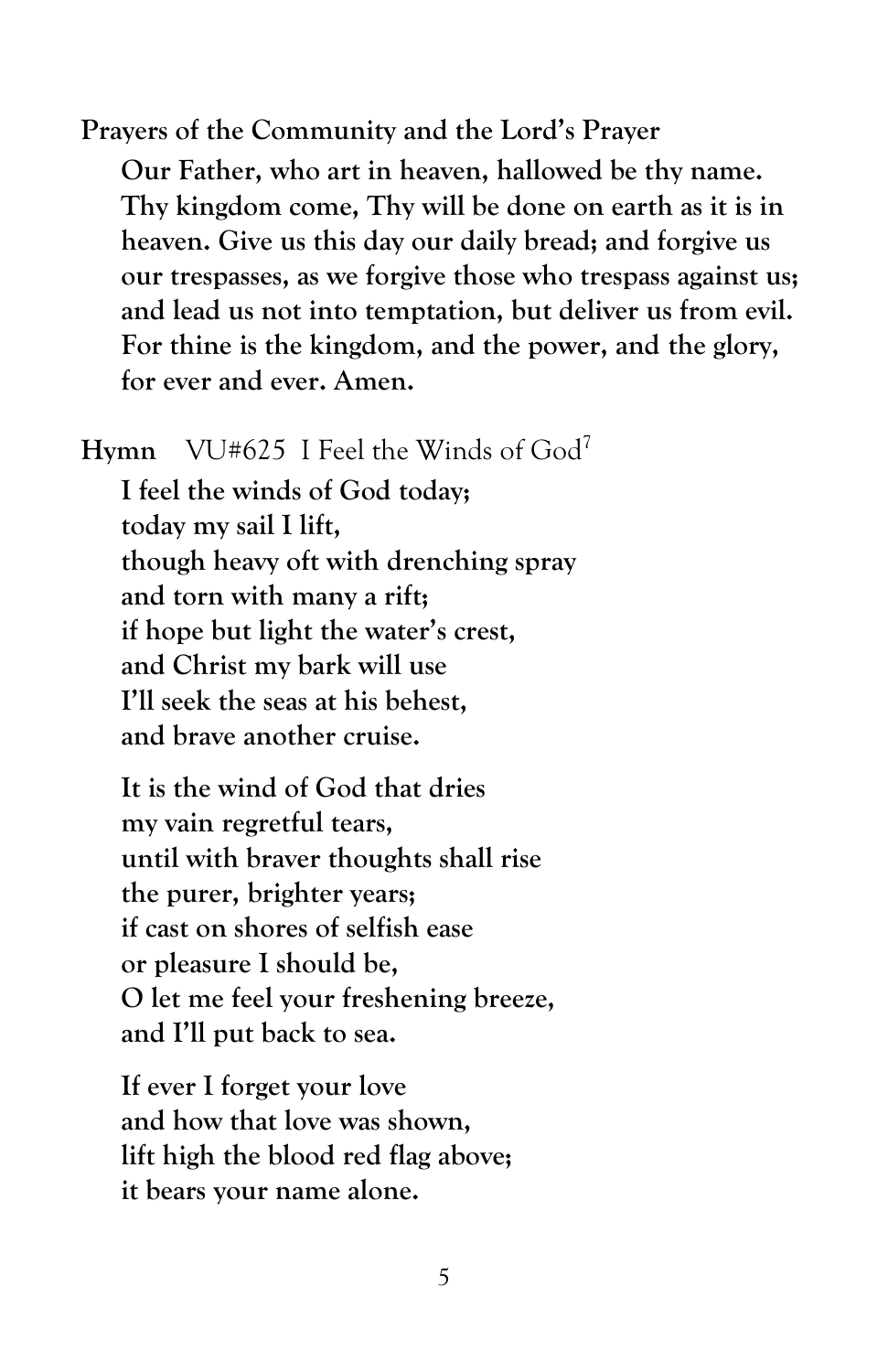**Great pilot of my onward way, you will not let me drift. I feel the winds of God today; today my sail I lift.**

#### **Sending Forth and Blessing**

**Amen** *(Hallelujah Amen)*

*Postlude*

#### **ର୍ଶ୍ୟକ୍ରଶ୍ୟକ୍ରଶ୍ୟକ୍ରଶ୍ୟକ୍ରଶ୍ୟକ୍ରଶ୍ୟକ୍ରଶ୍ୟକ୍ରଶ୍ୟକ୍ରଶ୍ୟକ୍ରଶ୍ୟକ୍ର**

**Minister:** Rev. Tricia Gerhard (she/her)

**Children & Youth Minister:** Michelle McConkey (she/her)

**Choir Director:** Corinne Groff (she/her)

**Pianist:** Shirley Hill (she/her)

**ର୍ଶ୍ୟକ୍ରଶ୍ୟକ୍ରଶ୍ୟକ୍ରଶ୍ୟକ୍ରଶ୍ୟକ୍ରଶ୍ୟକ୍ରଶ୍ୟକ୍ରଶ୍ୟକ୍ରଶ୍ୟକ୍ରଶ୍ୟକ୍ର** 

<sup>1</sup> Prayer written by Whitney Bruno. Gathering, Pentecost 1 2022, page. 27. Used with permission

<sup>2</sup> Words: Fred Kaan, 1972, rev. 1998. Music: Ron Klusmeier, 2000. Words copyright © 1972, 1998 Hope Publishing Company, Carol Stream, IL 60188. All rights reserved. Use by permission. Music copyright © 2000 by Ron Klusmeier[, www.musiklus.com.](http://www.musiklus.com/) Used by permission. Reprinted under One License 605683.

<sup>3</sup> Words and music: traditional song, Congo; arr. Edo Bumba. Arrangement copyright © Edo Bumba. Used by permission. Reprinted under One License 605683.

<sup>4</sup> Words and music: Jim Strathdee, 1995. Words and music copyright © 1995 by Jim and Jean Strathdee (Desert Flower Music), PO Box 1476, Carmichael, CA 95609l (916) 481-2999. [www.strathdeemusic.com.](http://www.strathdeemusic.com/) Used by permission. Reprinted under One License 605683.

<sup>5</sup> Words and music: Bruce Harding, 1997. Words and music copyright © 1997 by Bruce Harding, [www.evensong.ca.](http://www.evensong.ca/) Used by permission. Reprinted under One License 605683.

6 Prayer written by David Sparks. Gathering, Pentecost 1 2022. Page 29. Used with permission.